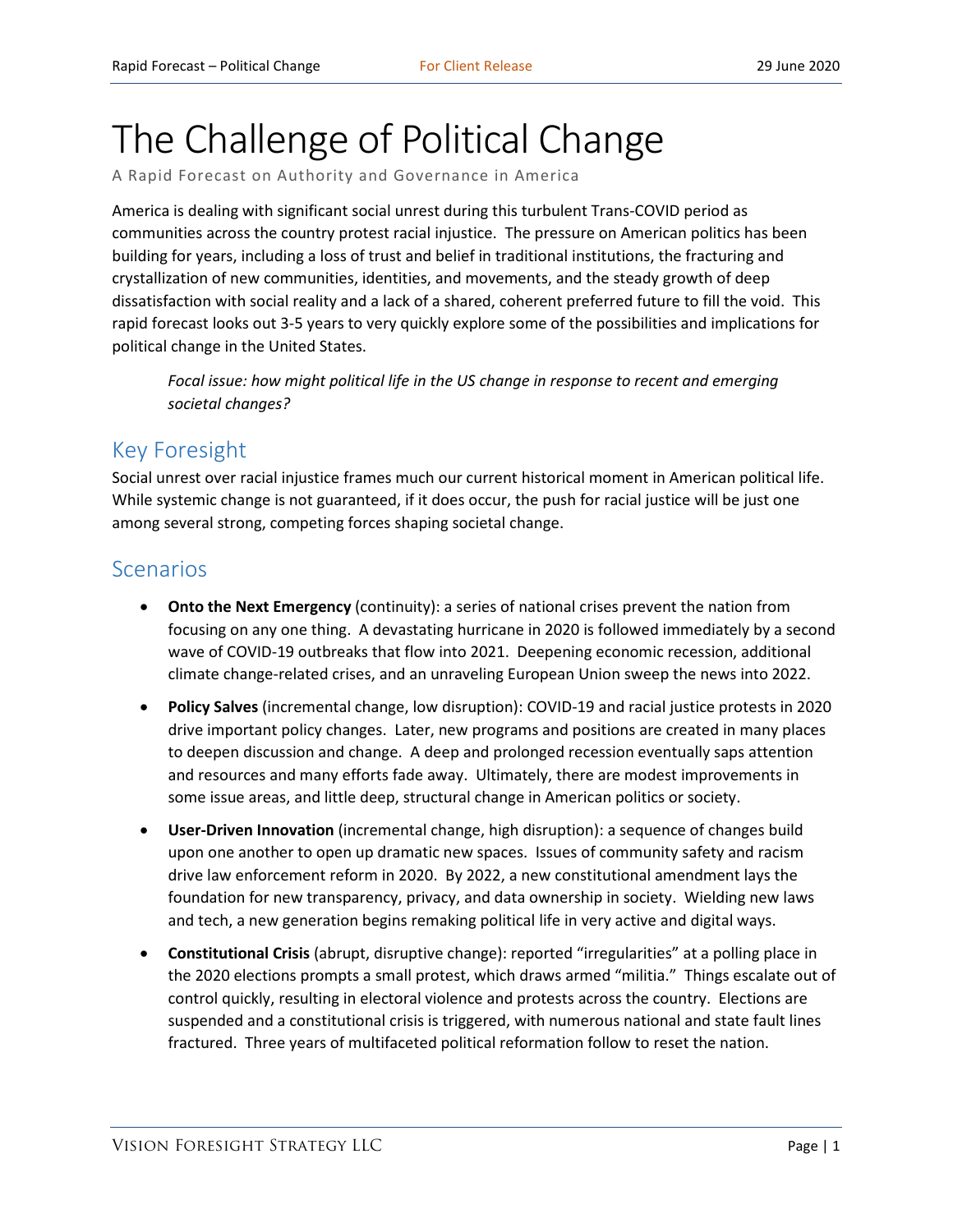

# Quick Analysis

Developing this set of scenarios highlighted several things. While enormous pressure has built up for deep and systemic change, lasting improvements are in no way guaranteed. Regional and national crises have been growing in frequency and impact, and the US has numerous overlapping institutions that can slow change – even if they do not mean to. The current social unrest around racial injustice is, unfortunately, just one of *many* powerful forces pushing for change. If this moment in history does manage to open up space for systemic change, there are a multitude of competing and interacting forces that will flood that opportunity space and shape the outcomes in ways we aren't anticipating.

#### Additional Emerging Issues, Implications, and Uncertainties

- Long-term importance of a gradually liberalizing and diversifying US population
- Growing importance of the rising lack of faith in traditional institutions and "experts"
- Possibility of the political parties splintering again
- Big tech companies positioning themselves as new "elites" within the evolving political landscape
- The possibility of "autonomous social movements" created by a new generation that are digital, executed by machines, and never fade away

**Not accounted for in the Forecast:** *Geopolitical transitions Climate change impacts Impact of accelerating automation COVID-19 driven changes in education*